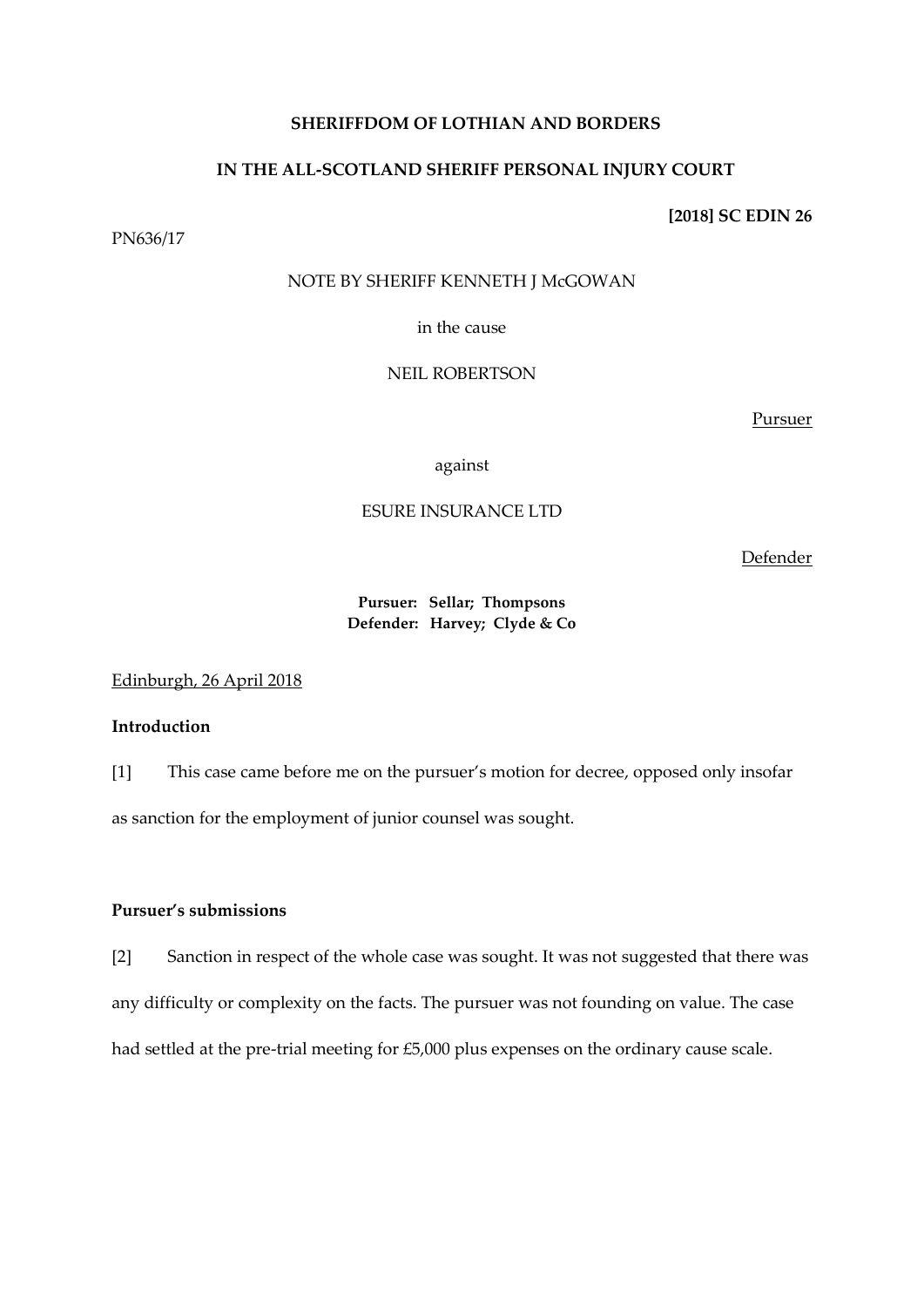#### *Importance*

[3] This factor alone was sufficient to justify sanction. It arose from the potential impact of a possible adverse finding on credibility on the pursuer's chosen career as a solicitor. At the time, the pursuer was a trainee solicitor.

[4] Reliance was placed on the decisions in *Brown* v *Aviva Insurance* [2016] LIV 84; *Brown*  v *Aviva Insurance* [2017] SAC (Civ) 34; and *McCracken* v *Kazanowski* [2017] SC EDIN 80. The decision in *Brown* was on all fours with the present case.

[5] The pursuer had made a late career change. The import of the defences was that the pursuer was lying. The pursuer had not consulted his doctor and the absence of contemporaneous medical information put him in a more difficult position evidentially.

[6] The defender's position was that this was a low impact collision.

[7] The result was that the pursuer, if the case went ahead, was at risk of the court making adverse comments about his credibility. Counsel was instructed at the stage of adjustment for a consultation.

[8] In the case of *Brown*, the pursuer was a serving police officer and that had been treated as a relevant factor.

[9] It was an inherent part of the structure of the profession in this jurisdiction that there was a potential advantage to be gained by employing counsel. Counsel were specialist pleaders and able to focus more easily on cases due to the lack of distraction from matters required by solicitors in the running of a practice such as phone calls in connection with other cases.

[10] In due course, the question as to whether the pursuer was a "fit and proper person" to be admitted as a solicitor was going to be crucial to him.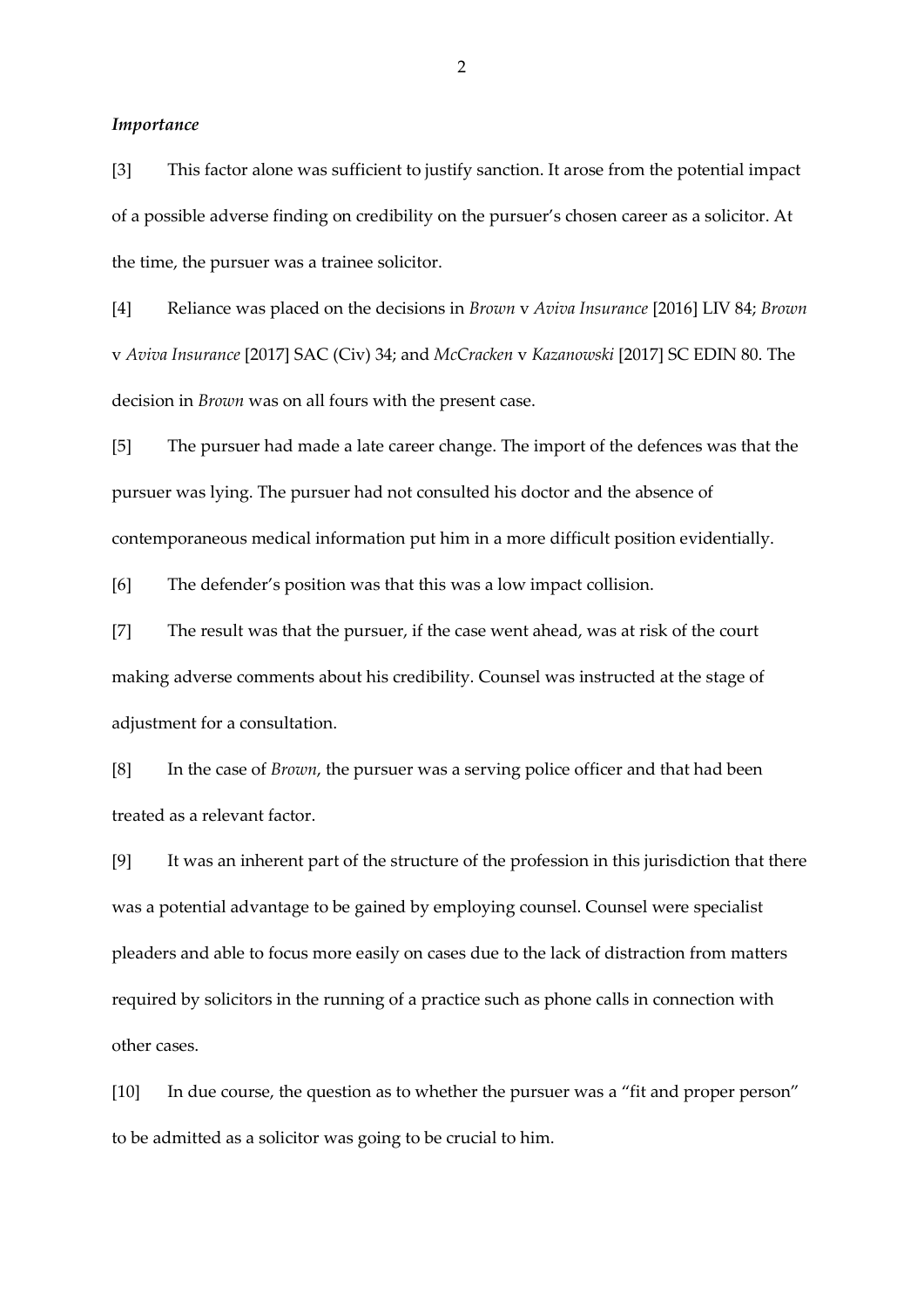[11] In *Brown*, the court had specifically considered the importance of the risk to the pursuer of a finding that he was not a credible witness.

[12] In the profession nowadays, there was a lot of competition for post-training places. [13] The result was that in this case, the stakes were higher than for other pursuers not similarly affected.

[14] It was also possible that there may have been allegations of attempted fraud in the sense that it may have been suggested that the pursuer was making an exaggerated claim for repairs to his vehicle.

# *Difficulty*

### *Conflict in authorities*

[15] There were conflicting authorities in Scotland on where the evidential burden lay in respect of "spot rates": *Gee* v *AXA* 2012 WL 349 2440 (a decision of the Sheriff Principal in this Sheriffdom); cf *Allan* v *Amlin UK Ltd* 2014 SLT 75 (a decision of the Outer House).

[16] This made it difficult to advise credit hire companies and pursuers.

[17] The basis for the decision in *Gee* was not obvious.

[18] In addition, the approach in Scotland seems to have been to utilise an average rate, which went against the English authorities from the Court of Appeal which said that the lowest rate and not the average should be used.

[19] None of the English authorities had been mentioned in the Scottish decisions. All of this led to a difficulty in giving advice.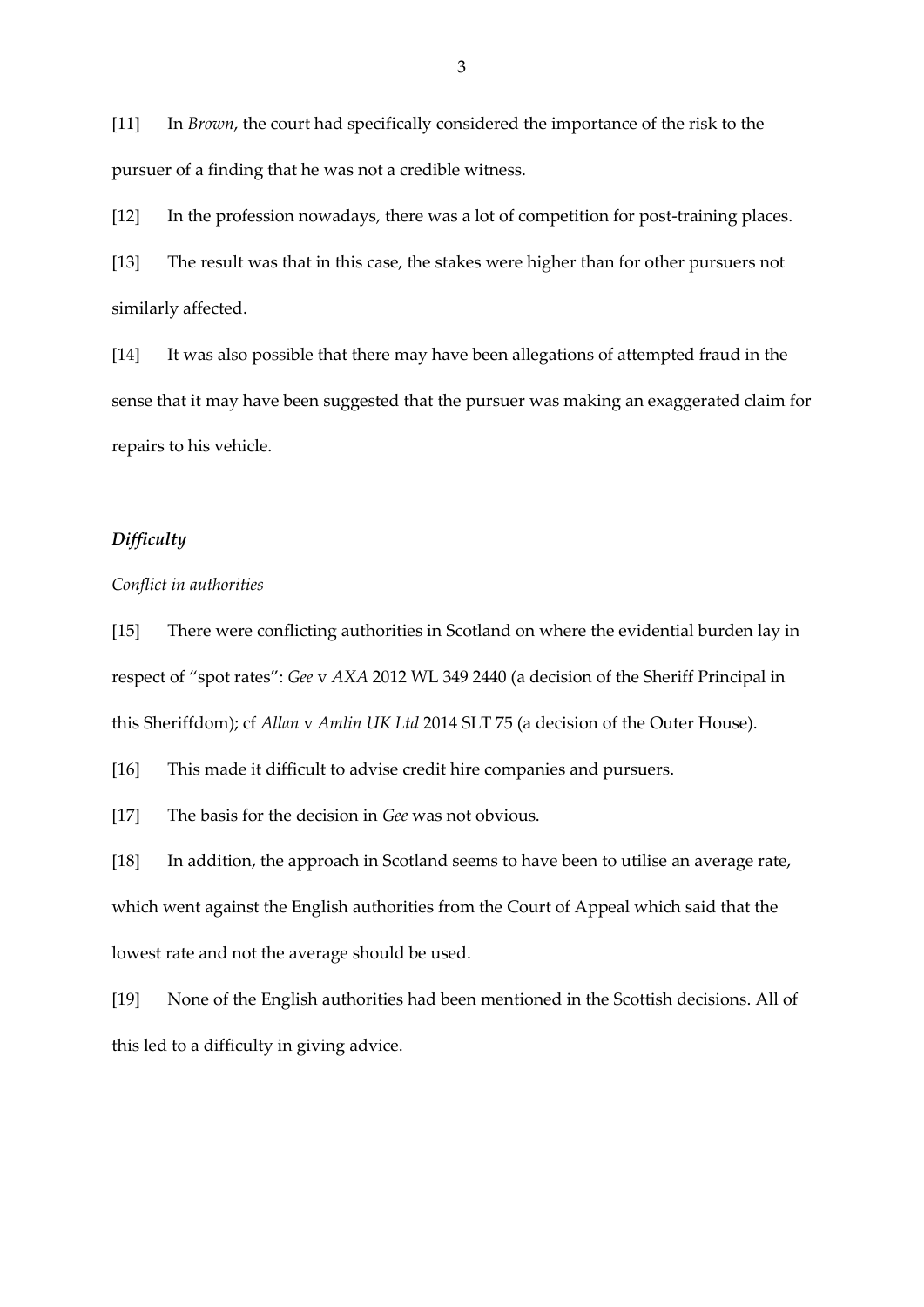#### *Potential conflict of interest*

[20] The pursuer's solicitors in this case were instructed not only by him but also by the credit hire company to whom certain rights to control the conduct of the claim in respect of the hire charges were contractually subrogated.

[21] It was clear that only one action could be raised in respect of all claims: *Giles* v *Thompson* [1994] 1 AC 142.

[22] Accordingly, there were evidential difficulties in advising on settlement when a global settlement figure was put forward and not broken down in any respect into constituent elements.

[23] The pursuer's solicitors received instructions on a regular basis from the credit hire companies. In order to avoid any appearance of conflict of interest, it was appropriate to instruct counsel to provide advice to the pursuer. Counsel would be seen as independent.

### **Submissions for defender**

[24] This was a straightforward claim arising from a road traffic accident. The sum sued for was £17,000 and the case settled for £5,000.

[25] The pursuer's solicitors were a firm of specialists with expertise in road traffic and hire cases.

[26] The fact that there was a credit hire claim did not make the case complex: *McDonald*  v *Zurich Insurance* [2012] CSOH 65, paragraph 27.

[27] A claim of this type was well within the capabilities of the pursuer's agents.

[28] Global settlement figures were put forward in nearly every case of this type. If that were a ground justifying the employment of counsel, that would affect every case. That should not be necessary.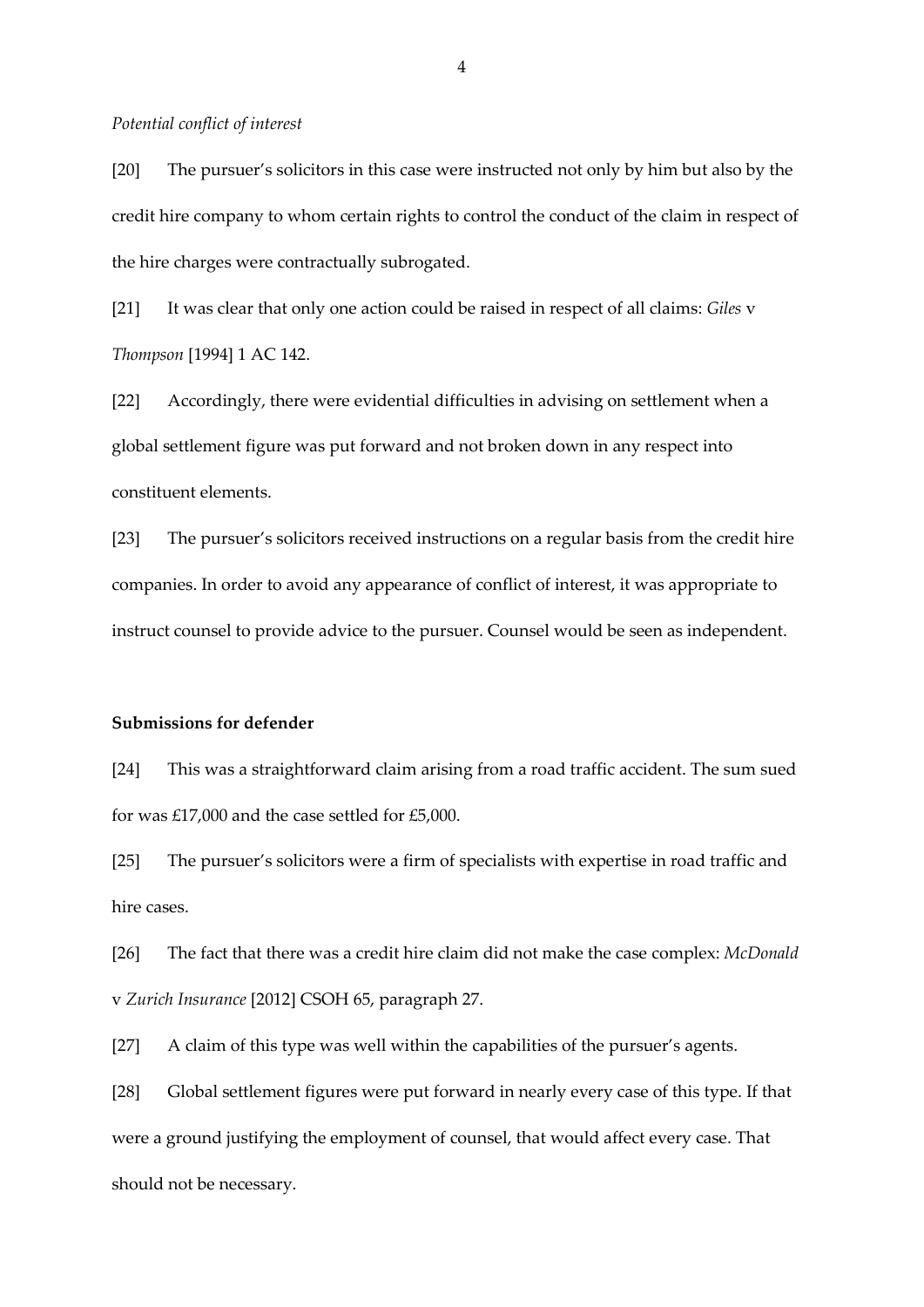[29] The presence of a factual dispute in a case and the importance of a case to the particular pursuer were not necessarily factors which justified the employment of counsel: *MacKenzie*, paragraphs [11], [13] and [16]; *Queen* v *Enjoy East Lothian Ltd*, Sheriff Mackie 10 July 2017, unreported.

[30] The pursuer's motion for sanction should be refused.

[31] In the alternative, if the pursuer's motion was to be granted to any extent, it was unreasonable to instruct counsel at the adjustment stage. Counsel's fees in this case exceeded  $£2,500$ . That was disproportionate. If it was appropriate to use counsel at all, sanction should be restricted to conducting the pre-trial meeting.

[32] All pursuers potentially faced challenges to their credibility. The fact that the pursuer was a first year trainee did not alter the position. His future career prospects would have been more likely to depend on his performance during his traineeship rather than anything arising from the result of this case.

#### **Reply for pursuer**

[33] It was not open to the court to restrict the sanction of counsel to particular pieces of work such as the pre-trial meeting, which did not involve drawing papers or appearances: Act of Sederunt (Sanction for the Employment of Counsel in the Sheriff Court) 2011/404. Timeous instruction of counsel was appropriate: *Sheriff Court Practice*, MacPhail, third edition, paragraph 12.22.

# **Discussion**

[34] The task before me is to decide whether to grant sanction for the employment of counsel if I consider, in all the circumstances of the case, that it is reasonable to do so:

5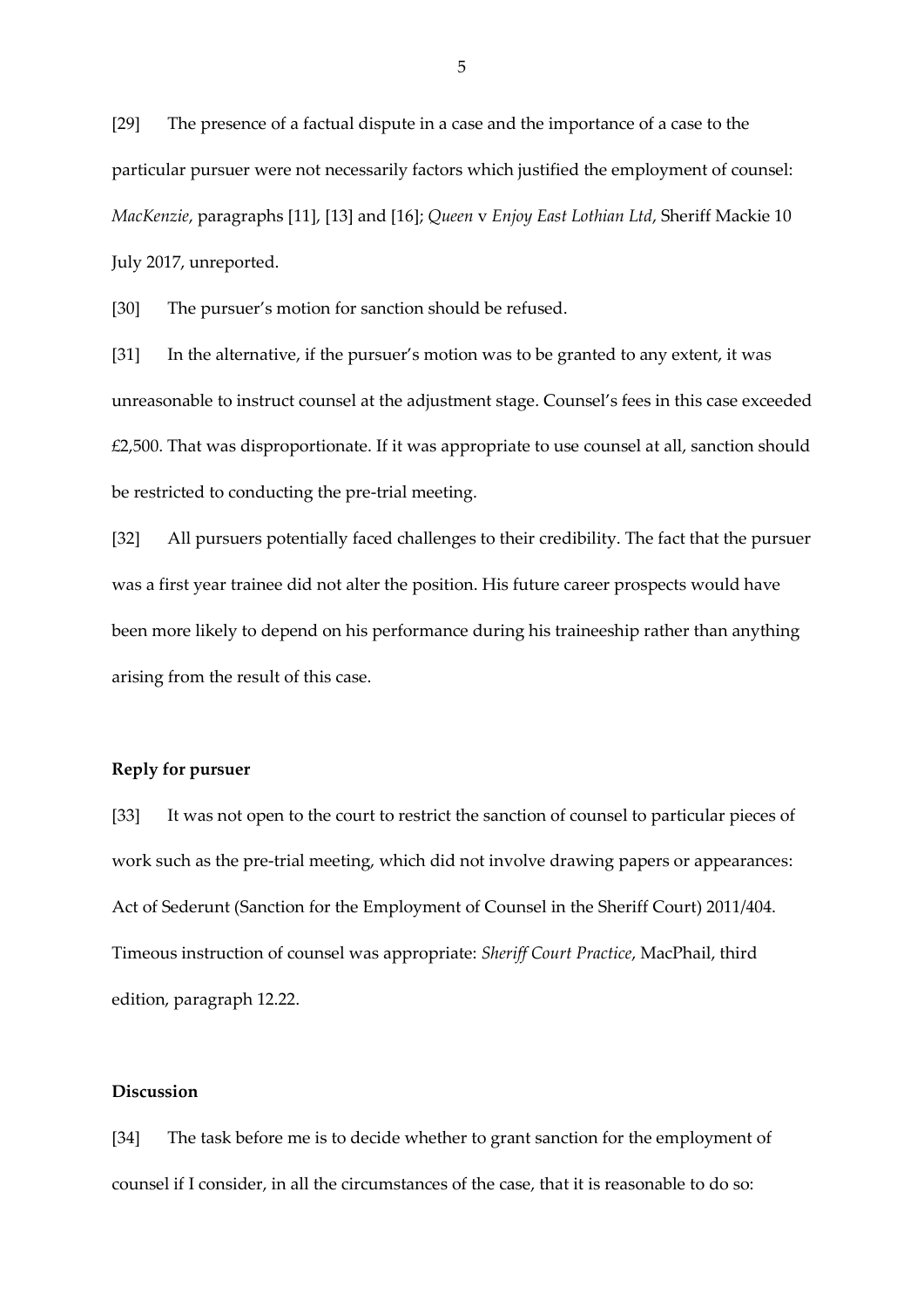section 108(2), Courts Reform (Scotland) Act, 2014 (" 2014 Act"). In carrying out that exercise I must approach it from the point of view of "objective reasonableness": *Cumming* v *SSE plc* [2017] SAC (Civ) 22.

[35] As part of the foregoing exercise, I must have regard to whether the proceedings are such as to merit the employment of counsel, having particular regard to certain specified factors: section 108(3)(a), 2014 Act.

#### *Importance*

[36] The proposition here was that the case was of particular importance to the pursuer because of the potential impact on him of a possible adverse finding as to his credibility, if the matter were to proceed to proof and judgement.

[37] I accept that in principle that is a factor which could demonstrate that the proceedings were such as to merit the employment of counsel and hence be relevant in satisfying the test of "objective reasonableness".

[38] But there are two points to be made at the outset. First, whether such a circumstance will lead to the test of "objective reasonableness" being satisfied will depend on (i) the particulars of the case in relation to the nature of the decision that might be made by the court as to credibility and its potential impact on the party affected; and (ii) the weight to be afforded to that factor, taking account of all the other circumstances of the case: sections 108(2) and (4).

[39] In the present case, according to the pleadings in the Record, the fact of a collision is not disputed. The 'weight' of the collision is not specifically averred by the pursuer. The defender's position is that it was extremely light.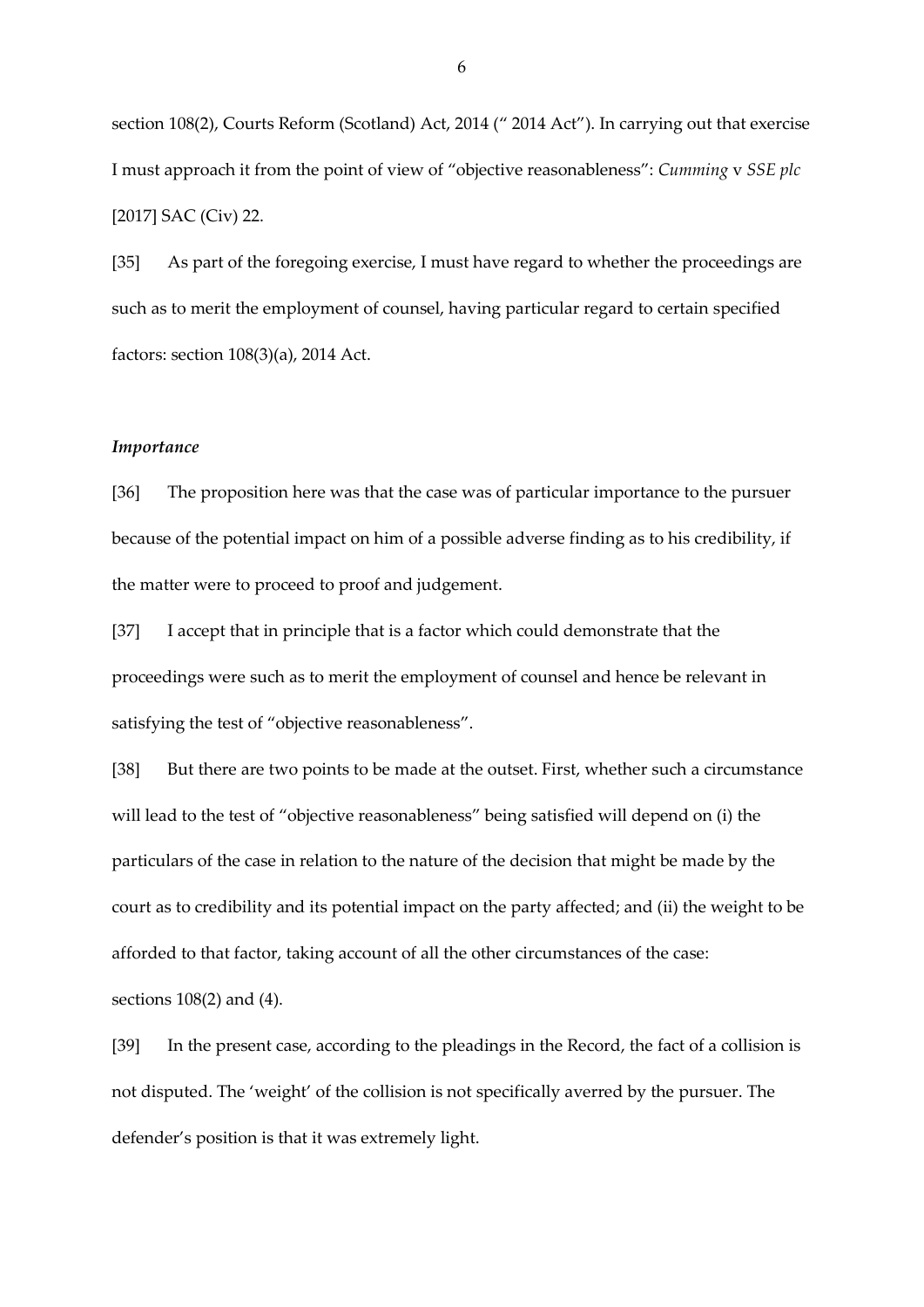[40] The pursuer goes on to aver that as a result of the collision, he was jolted and thereafter suffered certain soft tissue injuries to his neck and back; and developed an adjustment disorder. The defender's averments in answer to that head of claim do not make a positive case that the pursuer is lying or indeed exaggerating. Instead, the focus appears to me to be on the issue of causation, relying in particular on the pursuer's pre-accident medical problems. I observe, in passing, that these are alluded to or covered in the pursuer's own medical reports.

[41] The next head of claim is the cost of repairs, said to be £1,428.65. Beyond the standard averment that the sum sued for is excessive, the defender does not challenge that figure but seeks vouching in respect of it. The next head of claim is the higher cost for a replacement car said to be £4,938. Again the amount of that claim was not challenged but rather vouching is sought in respect of it. The nature of the challenge is whether it was necessary and reasonable for the pursuer to obtain access to a replacement car *via* a credit hire agreement.

[42] Pausing there, I am unable to detect any suggestion that the defender's position is that the pursuer was lying or exaggerating.

[43] There are cases where one party makes a root and branch of attack on the credibility of another party. Based on my reading of the matters in dispute in this case, taken from the Record, this case does not fall into that category.

[44] In the case of *Brown*, the matter proceeded to proof and thus the Sheriff at first instance was in a good position to assess the actual nature of the defenders' approach to the case. Having done so, he categorised the approach as being or encompassing an attack on his credibility.

7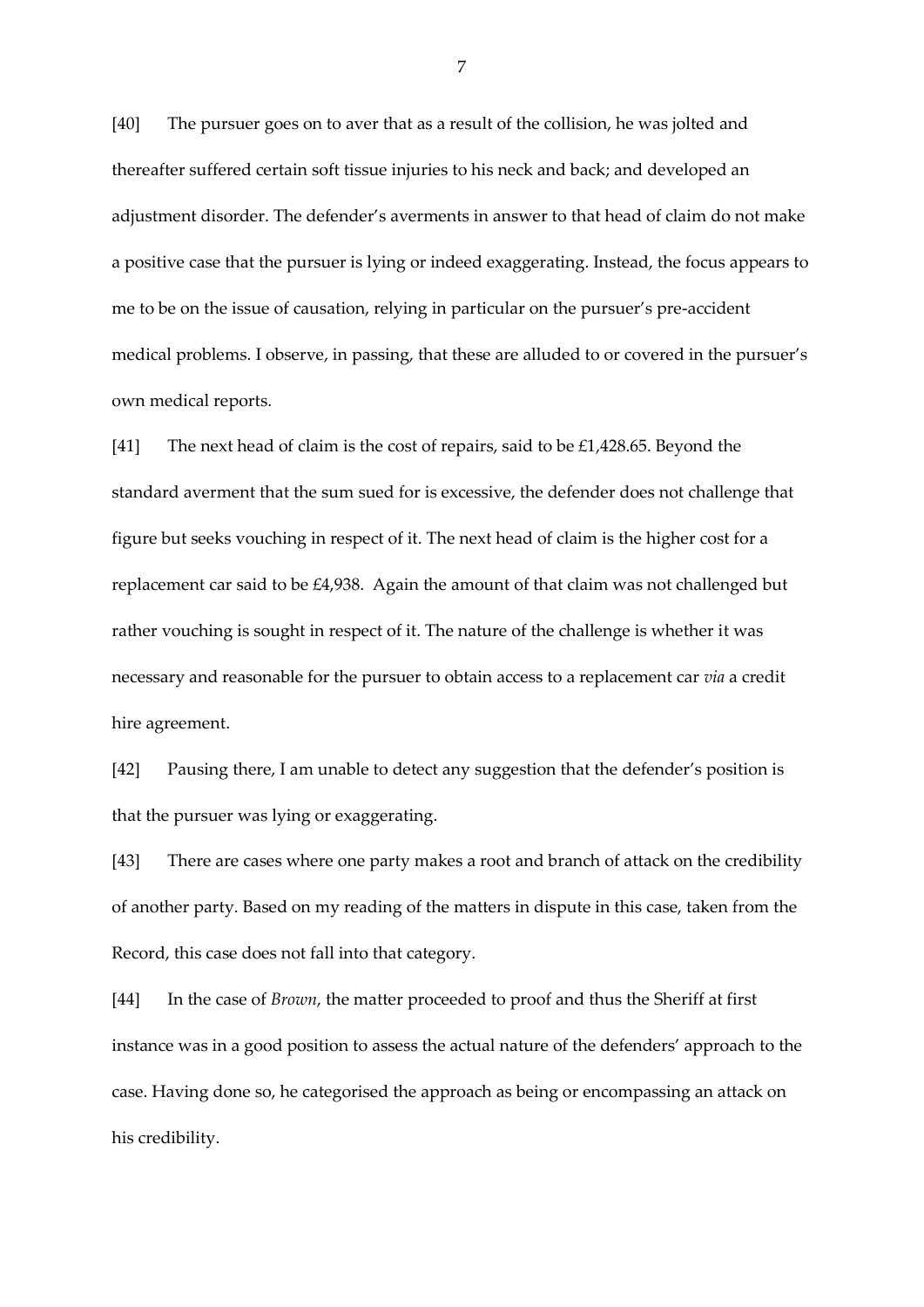[45] In my opinion, the present case is distinguishable. It appears to me that it is in fact unlikely that a particularly acute decision about the pursuer's credibility would have arisen for determination if the matter proceeded to proof. And even if such a decision on credibility had been required, I am not satisfied that it is likely that the court would have been in the position of having to adjudicate on the binary question "honest" or "a liar".

[46] Even if I am incorrect in my view that the issue of credibility would not arise sharply in this case, in my opinion, the question as to how important that made the case, and whether that level of importance was sufficient to merit the employment of counsel depends on the other circumstances. By that I mean that the issue of credibility does not arise in a vacuum. It depends on, for example, what other evidence is available. In this case, it appears that the pursuer had an eye witness. The pursuer's solicitors had access to medical reports which they had commissioned. Presumably, they were party to financial information pertaining to the pursuer which enabled them to make an assessment about the issues arising around the credit hire arrangement.

[47] In the circumstances, I am not satisfied that, taking account of importance, the proceedings were such as to merit the employment of counsel. Accordingly, it cannot be a circumstance which goes to satisfy the test of "objective reasonableness".

#### *Difficulty*

### *Conflict in authorities*

[48] In my opinion, this can be dealt with shortly. Firstly, on the basis that there is what is accepted to be a decision of the Sheriff Principal in the Sheriffdom which is binding, then there is not truly a conflict in authorities at all. Secondly, it is not at all clear to me that there

8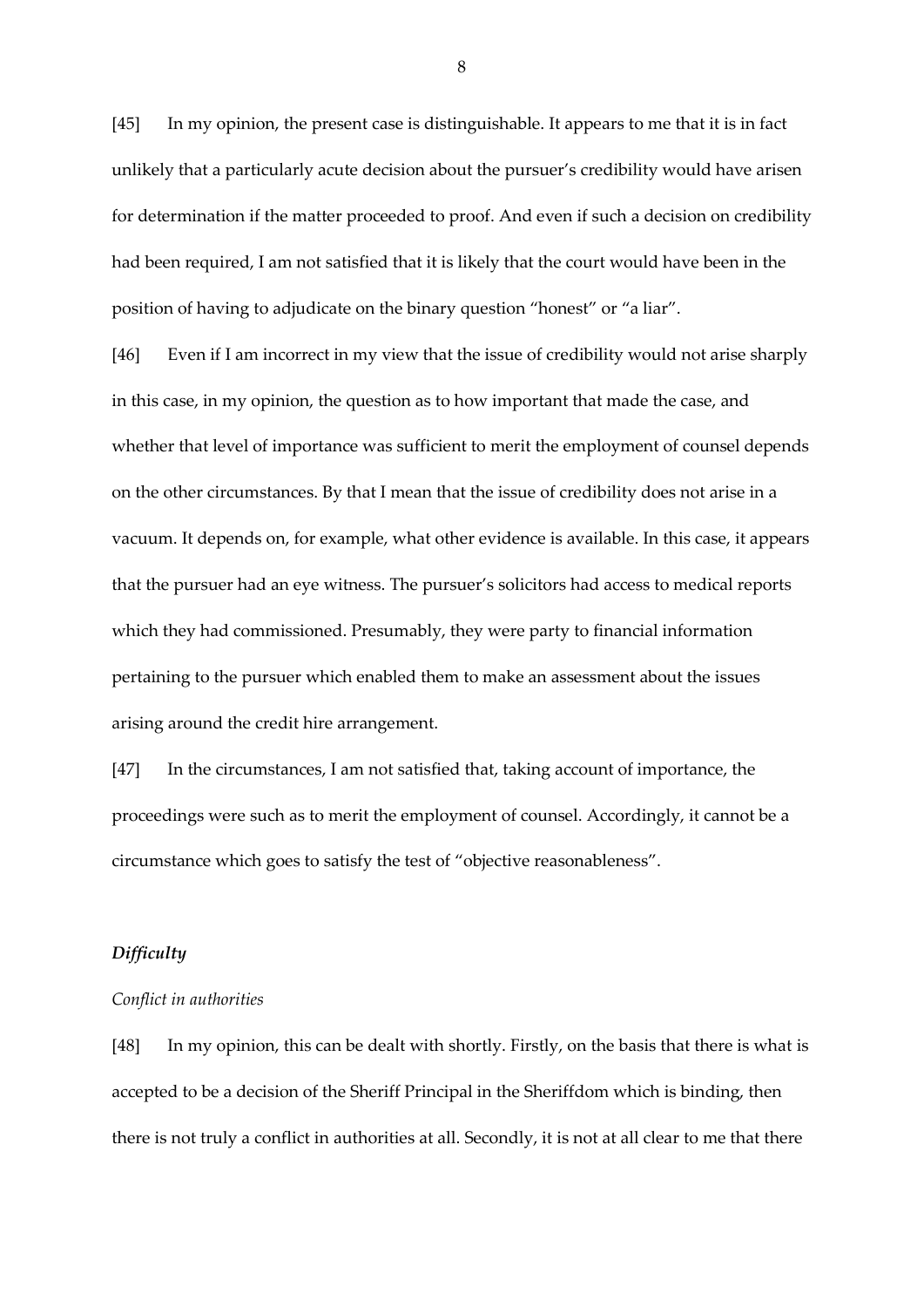is a conflict in these authorities. I do not agree that the basis for the decision in *Gee* is not clear. In any event, the issues arising were not the same: *Allan,* paragraph [20].

[49] Thirdly, a conflict between the Scottish and English authorities, if such exists, is nothing to the point. The law is Scotland is tolerably clear.

[50] In any event, assuming that there is a conflict in authorities, it was not explained to me how any link between any difficulty in the case thereby created in turn led to an affirmative answer to the question "was it reasonable to instruct counsel?"

[51] This was particularly so when it was evident that Mr Sellar was very familiar with the jurisprudence, both English and Scottish, on this issue; the potential evidential consequences of that jurisprudence; and the tactical choices that might have to be made as a result of it.

## *Potential conflict of interest*

[52] If there is a conflict of interest, the introduction of counsel into the equation does not resolve that issue – though I can see that it may do so from the point of view of appearances in advising the pursuer. But that consideration cannot, in my opinion, be one which is part of the "difficulty of the proceedings".

[53] I say that because it arises from the pursuer's agents electing to act for the pursuer and for the credit hire company. That choice and any difficulties it may create in relation to conflict appears to me to be external to the proceedings and not part of them.